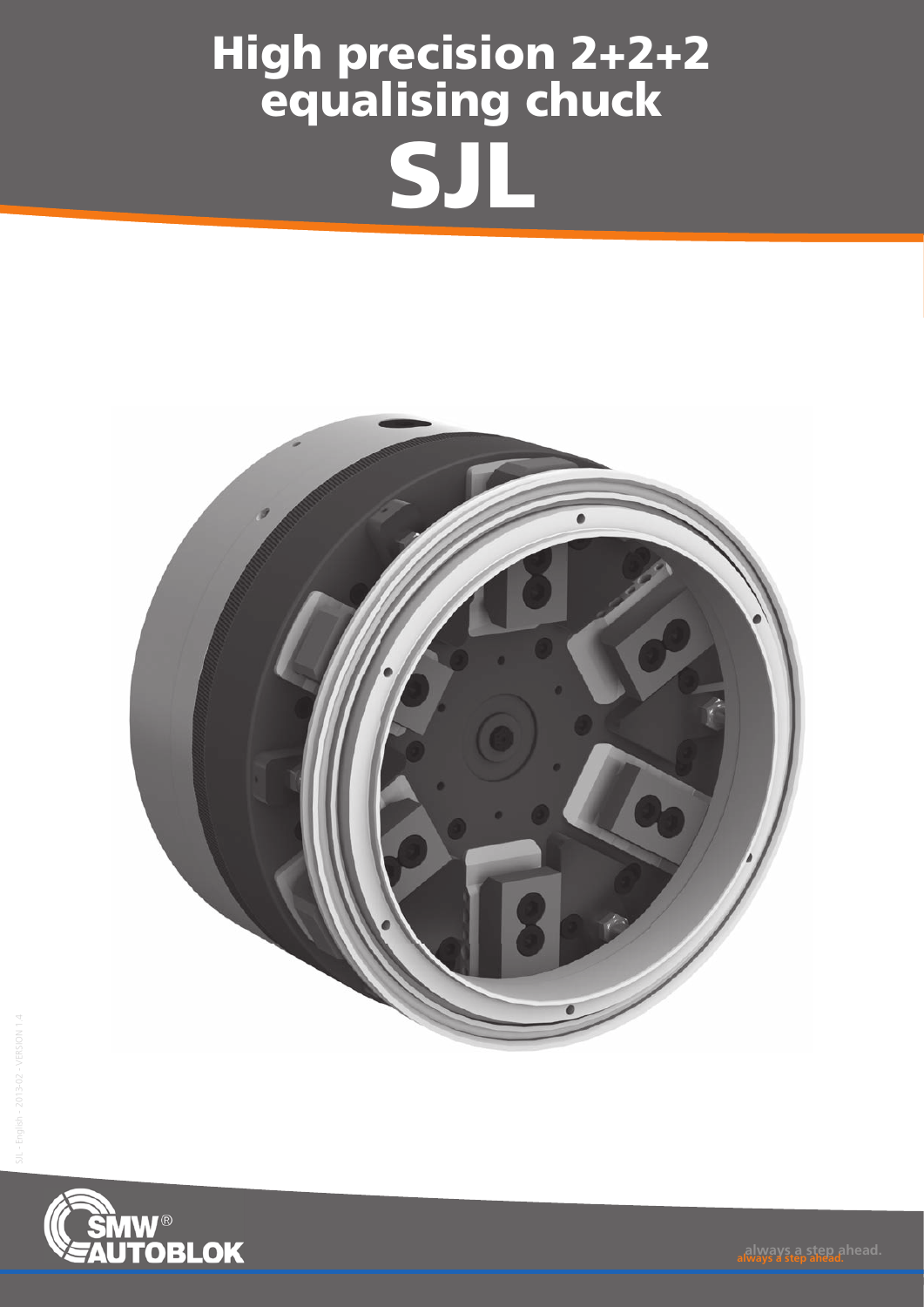## Clamping of easy deformed/ thin walled work pieces

# High precision 6 jaw chucks (2+2+2) equalising

A



#### **2+2+2 equalising**

Is clamping with 6 jaws whereat always 2 jaws are equalising as a pair. This allows to compensate inaccuracy of the work piece roundness. The grip force is always distributed equal onto 6 jaws. The equal distribution of the grip forces results in a minimum of deformation.



**Application for:** Raw material clamping (1. Operation)

#### **Centrifugal force compensation**

The centrifugal forces of master- and top jaws are compensated by counter balance weights.



**6 jaw self centering**

Is clamping concentric with all 6 jaws, whereat no equalisation is done during clamping.

SJL-C/-M 225

SJL-C/-M 290

SJL-C/-M 400<br>
proofline® series

All 6 jaws make the same radial movement towards the chucks center.



**Application for:** Round, machined clamping diameters (2. Operation)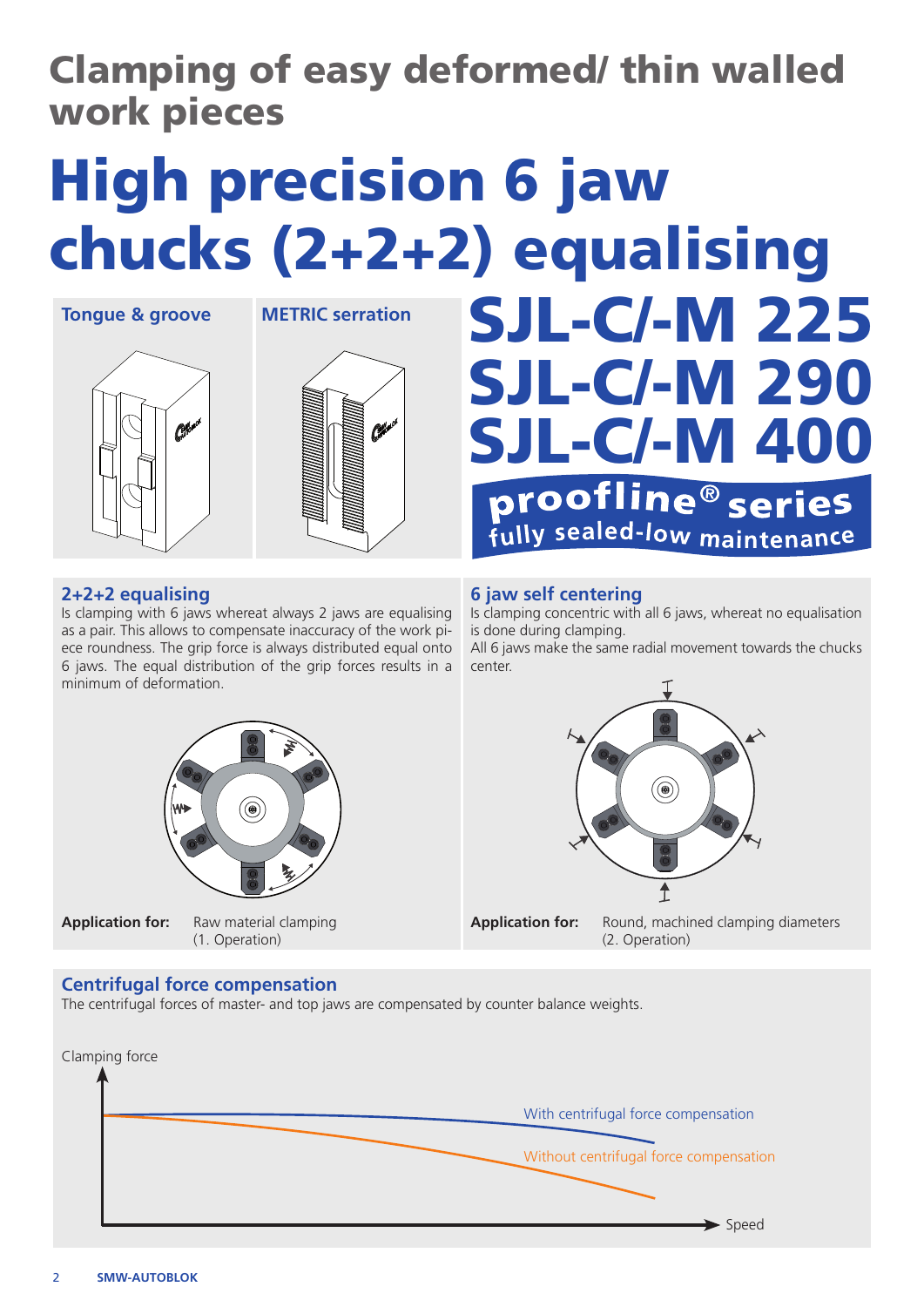## Clamping glossary

**2+2+2 Equalisation:** A system that allows 2 jaws in a pair to do a different radial jaw stroke. On raw material clamping the systems ensures, that all 6 jaws are in contact with the work piece. The grip force is distributed onto all the 6 jaws, and reduces the deformation of the work piece.

**Locking system for 6 jaw self centering:** SJL chucks have a locking system, that allows to lock the 2+2+2 equalisation. In this setting the **SJL chuck** can be used like a standard 6 jaw chuck with 6 concentric jaws. This setting can be used to clamp thin walled work pieces that need an equal wall thickness.

 **Air sensing:** Air is fed through the contact face of the work stop. When the work-piece is in contact with the work stop the airflow is stopped and converts into a signal. If the component is not correctly positioned or is lifted, the machine can not start or the spindle is stopped. The preparation for this important feature is standard on all **SJL Type** chucks.

**Centrifugal force compensation:** When jaw chucks are rotating the mass of the master jaws/ top jaws is subject to centrifugal force. This centrifugal force reduces the dynamic grip force, and thus limits the feeds and speeds for machining. All **SJL chucks** have a centrifugal force compensation system built in, that reduces this effect, and allows machining at higher speed with more aggressive feed rates.

**Chuck body reinforcement:** When chucks are rotating, the chuck body has to support against the static grip force, and against the centrifugal force caused by the rotation speed. On 6 jaw chucks, the centrifugal force caused by the jaws is the double compared to 3 jaw chucks. In order to increase the stiffness of the chuck body, **SJL chucks** have a reinforcement on the chuck body.

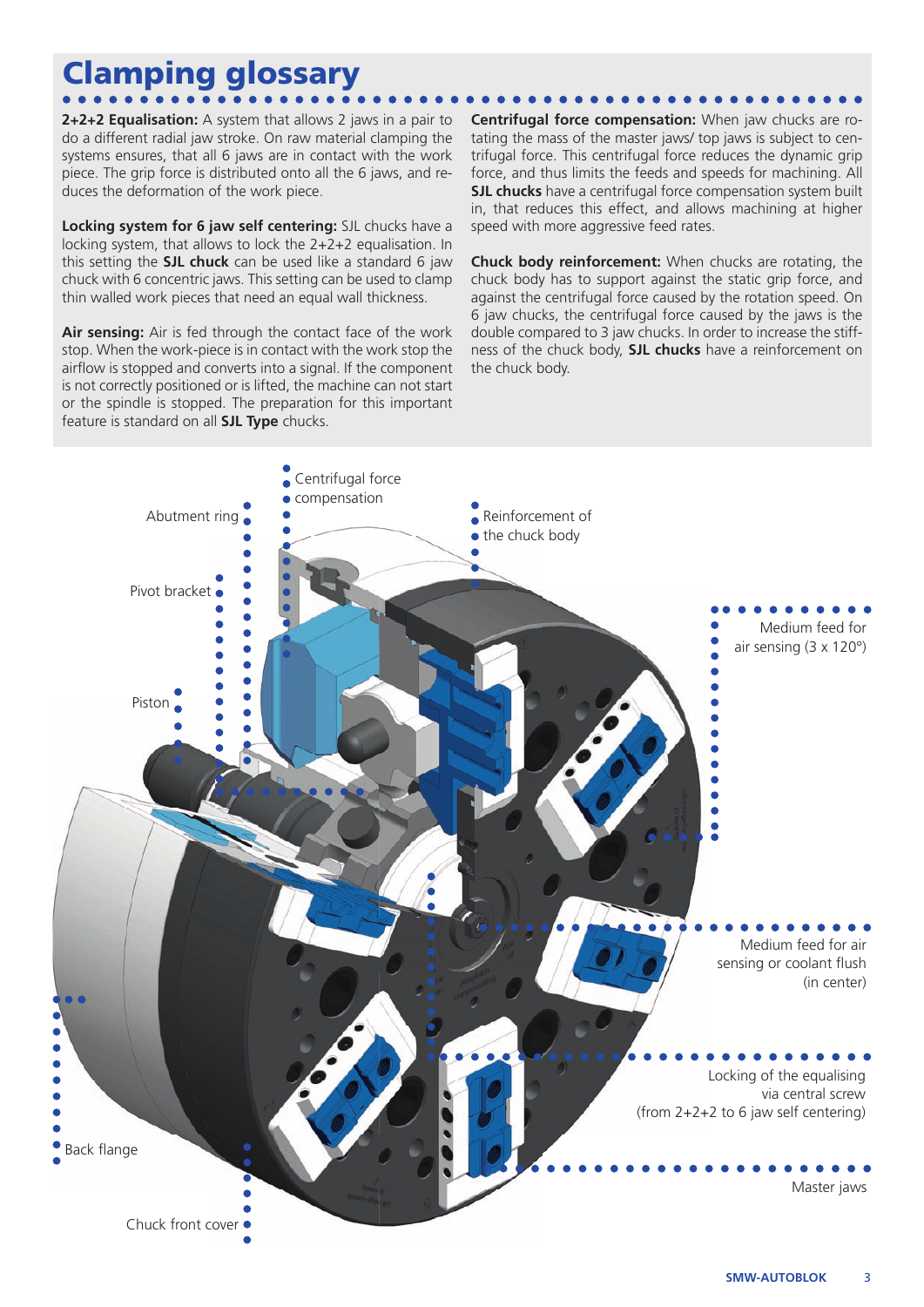## JJ **E** M

**Self centering Tongue & groove**





proofline<sup>®</sup> series

#### High precision 6 jaw chucks (2+2+2) equalising **Ø** 225 - 400 mm

- **Jaws equalising as a pair**
- **Equalising mechanism lockable**

#### Application / customer benefit

- Clamping of deformation sensitive components
- Low deformation by means of 2+2+2 jaw clamping
- High radial and axial clamping accuracy
- Fully sealed and oil bath lubricated
- Ideal for high speeds

#### **Technical data**

- Adjustable to 6 jaw 2+2+2 or true 6 jaw clamping
- Channels for air and / or coolant (2 medium feed)
- Centrifugal force compensation • **proofline<sup>®</sup> chucks** = fully sealed - low maintenance

### **Standard equipment**

• 6 jaw chuck with mounting bolts and adjustment key

• Oil



| <b>SMW-AUTOBLOK Type</b> |                |                |      | <b>SJL-C-225</b> | <b>SJL-M-225</b> | <b>SJL-C-290</b> | <b>SJL-M-290</b> | <b>SJL-C-400</b> | <b>SJL-M-400</b> |
|--------------------------|----------------|----------------|------|------------------|------------------|------------------|------------------|------------------|------------------|
| Id. No.                  |                |                |      | 160870           | 160922           | 160670           | 160940           | 160970           | 181001           |
| <b>Mounting</b>          |                |                | Z170 | Z170             | <b>Z220</b>      | Z220             | Z300             | <b>Z300</b>      |                  |
|                          | $\overline{A}$ |                | mm   | 225              | 225              | 290              | 290              | 400              | 400              |
|                          | <b>BF</b>      | H <sub>6</sub> | mm   | 170              | 170              | 220              | 220              | 300              | 300              |
|                          | $\mathsf{C}$   |                | mm   | 133.4            | 133.4            | 171.4            | 171.4            | 235              | 235              |
|                          | D              |                | mm   | M24              | M24              | M30              | M30              | M42x3            | M42x3            |
|                          | E              | f7             | mm   | 25               | 25               | 32               | 32               | 44               | 44               |
|                          | F              |                | mm   | 47               | 47               | 60               | 60               | 82               | 82               |
|                          | G              |                | mm   | 51               | 51               | 65               | 65               | 90               | 90               |
|                          | н              |                | mm   | 92               | 92               | 118              | 118              | 163              | 163              |
| Piston stroke            | $\mathsf K$    |                | mm   | 11.5             | 11.5             | 15               | 15               | 20,8             | 20,8             |
| Piston position min.     | L              | min.           | mm   | 18               | 18               | 23               | 23               | 30,9             | 30,9             |
| Piston position max.     | L              | max.           | mm   | 29.5             | 29.5             | 38               | 38               | 51,7             | 51,7             |
|                          | M              |                | mm   | 100              | 103,5            | 128              | 131              | 177              | 181              |
|                          | $\mathsf{N}$   |                | mm   | 5                | 5                | 6                | 6                | $\,8\,$          | 8                |
|                          | $\mathbf{o}$   |                | mm   | 2.5              | $\overline{3}$   | 3                | 3,5              | $\overline{4}$   | 3,5              |
|                          | $\mathsf{R}$   |                | mm   | M12 (6x60°)      | M12 (6x60°)      | M16 (6x60°)      | M16 (6x60°)      | M20 (6x60°)      | M20 (6x60°)      |
|                          | S              | max.           | mm   | 79               | 79               | 101.5            | 101.5            | 139              | 139              |
|                          | $\mathsf S$    | min.           | mm   | 73               | 73               | 93.5             | 93.5             | 128              | 128              |
|                          | т              |                | mm   | 40               | 40               | 51               | 51               | 70               | 70               |
|                          | $\mathsf{V}$   |                | mm   | 10               | 10               | 12.2             | 12.2             | 17               | 17               |
| Protecting sleeve length | z              |                | mm   | 22.1             | 22.1             | 28.1             | 28.1             | 38,1             | 38,1             |
| Slot nut width           | a              |                | mm   | 10               | 10               | 12               | 12               | 14               | 14               |
|                          | $\mathbf b$    |                | mm   | 12               |                  | 14               |                  | 19               |                  |
|                          | $\mathsf{C}$   |                | mm   | 26               | 26               | 34               | 34               | 45               | 45               |
|                          | $\mathbf d$    |                | mm   | M8(3x)           | M8 (3x)          | M10(3x)          | M10(3x)          | M12(3x)          | M12(3x)          |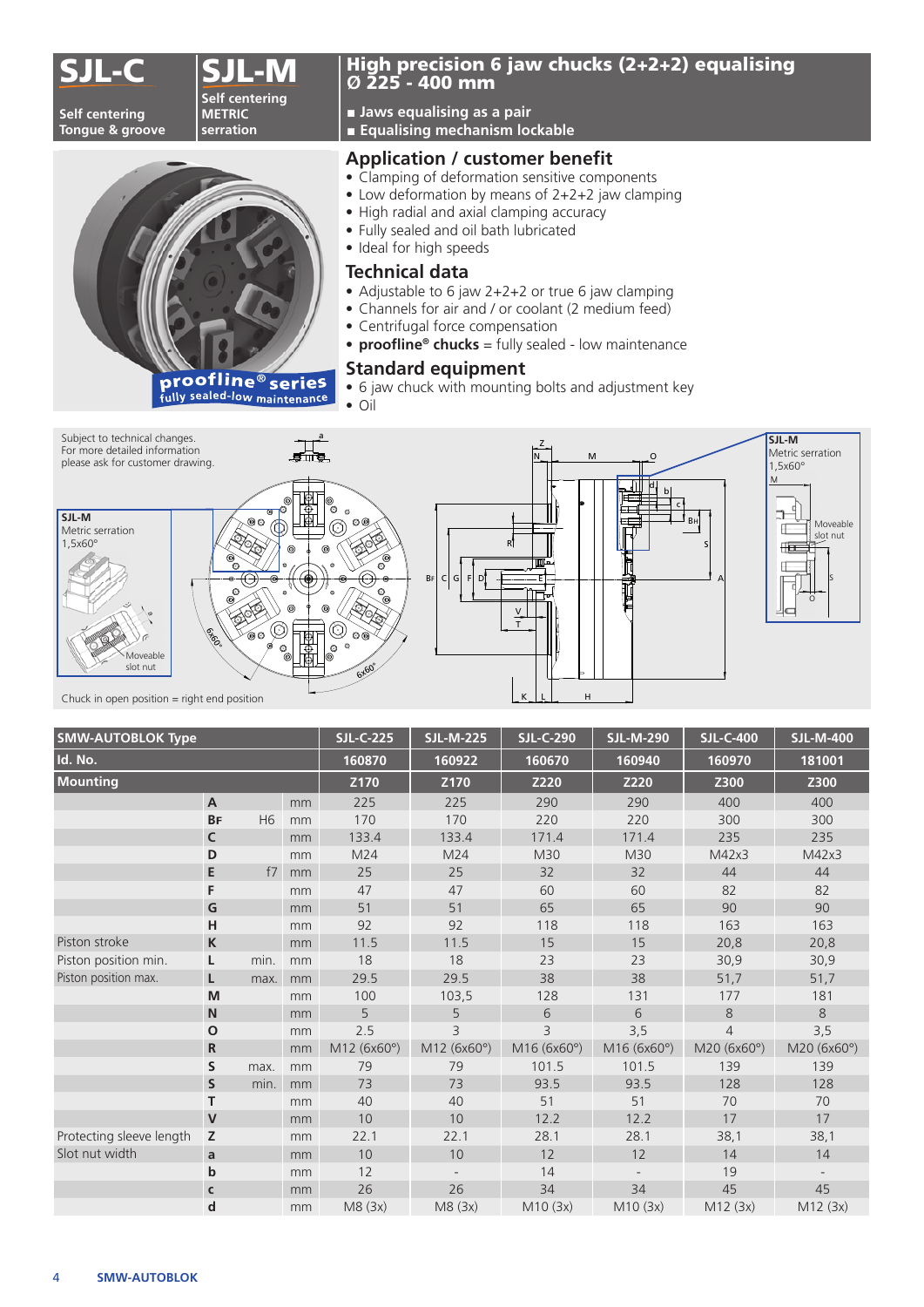#### High precision 6 jaw chucks (2+2+2) equalising **Ø** 225 - 400 mm

## SJL-C SJL

**Self centering Tongue & groove**

**Self centering METRIC serration**

#### **Technical data**

**■ Jaws equalising as a pair ■ Equalising mechanism lockable**

| <b>SMW-AUTOBLOK Type</b>            |           | <b>SJL-C-225</b>           | <b>SJL-M-225</b> | <b>SJL-C-290</b> | <b>SJL-M-290</b> | <b>SJL-C-400</b> | <b>SJL-M-400</b> |           |
|-------------------------------------|-----------|----------------------------|------------------|------------------|------------------|------------------|------------------|-----------|
| Stroke per jaw                      | <b>BH</b> | mm                         | 6                | 6                | 8                | 8                |                  |           |
| Equalising stroke at mid jaw stroke |           | mm                         | $+/-1$           | $+/-1$           | $+/-1$           | $+/-1$           | $+/- 2.5$        | $+/- 2.5$ |
| Max. actuating force                |           | kN                         | 30               | 30               | 42               | 42               | 58               | 58        |
| Max. grip force                     |           | kN                         | 45               | 45               | 65               | 65               | 90               | 90        |
| Max. speed                          |           | r.p.m.                     | 4200             | 4200             | 3600             | 3600             | 2600             | 2600      |
| Mass (without top jaws)             |           | kg                         | 26               | 26               | 51               | 51               | 136              | 136       |
| Moment of inertia                   |           | $\text{ka}\cdot\text{m}^2$ | 0.16             | 0.16             | 0.5              | 0.5              | 2.75             | 2.75      |

#### **Order review**

| <b>SMW-AUTOBLOK Type</b>            | <b>SJL-C 225</b> | <b>SJL-M 225</b> | <b>SJL-C 290</b> | <b>SJL-M 290</b> | <b>SJL-C-400</b> | <b>SJL-M-400</b> |  |
|-------------------------------------|------------------|------------------|------------------|------------------|------------------|------------------|--|
| <b>Mounting</b>                     | Z <sub>170</sub> | Z170             | Z220             | Z220             | Z300             | Z300             |  |
| Id. No.                             | 160870           | 160922           | 160670           | 160940           | 160970           | 161001           |  |
|                                     |                  |                  |                  |                  |                  |                  |  |
| Hex. Pin type socket wrench         | 202881           |                  | 201064           |                  | 203795           |                  |  |
| Oil (RENOLIN CLPF 320 SUPER) 1 Ltr. | 236493           |                  |                  |                  |                  |                  |  |

#### **Soft top jaws SJL**







 $\bigoplus$ 

Top jaw WAC-SJL (Tongue and groove) Top Jaw WAM-SJL (Metric serration) Mounting Kit WAM-SJL

| <b>Chuck</b>            | <b>SJL-C 225</b> | <b>SJL-M 225</b> | <b>SJL-C 290</b>  | <b>SJL-M 290</b>  | <b>SJL-C-400</b> | <b>SJL-M-400</b> |
|-------------------------|------------------|------------------|-------------------|-------------------|------------------|------------------|
| Jaw type                | WAC-SJL 225      | WAM-SJL 225      | WAC-SJL 290       | WAM-SJL 290       | WAC-SJL 400      | WAM-SJL 400      |
| Id.-No.                 | 5300950          | 539053           | 5300955           | 539055            | 5301053          | 5301052          |
| Mounting Kit (only WAM) |                  | 203572           |                   | 203573            |                  | 204115           |
| Length L                | 94               | 84               | 115               | 108               | 150              | 153              |
| Width B                 | 20               | 20               | 40                | 40                | 52               | 52               |
| Height H                | 32               | 32               | 36                | 35                | 46               | 46               |
| kg / set (6 pcs.)       | $0.4$ kg         | $0.4$ kg         | 0.9 <sub>kq</sub> | 0.8 <sub>kq</sub> | $2.1$ kg         | $2.1$ kg         |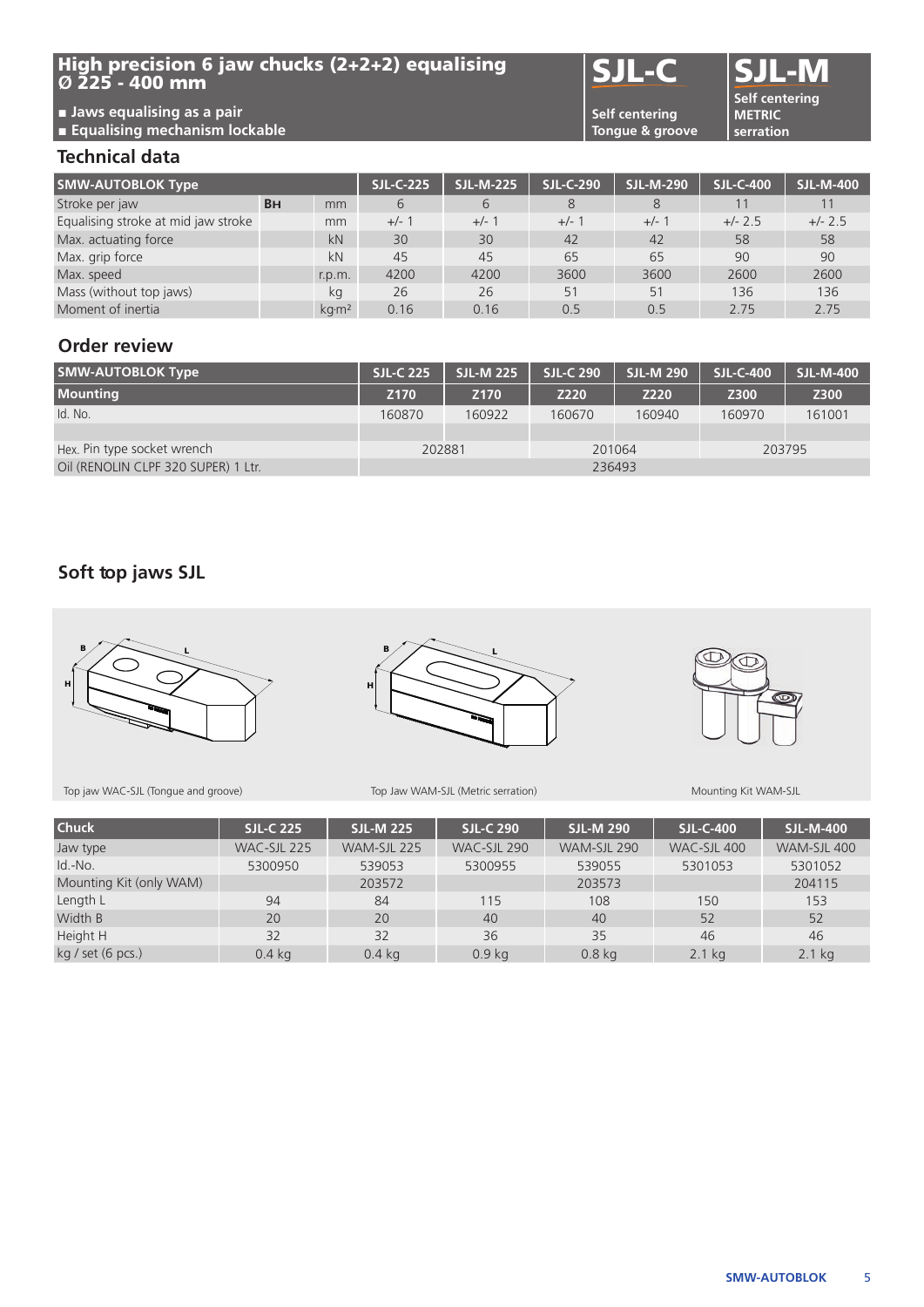| Notes |
|-------|
|       |
|       |
|       |
|       |
|       |
|       |
|       |
|       |
|       |
|       |
|       |
|       |
|       |
|       |
|       |
|       |
|       |
|       |
|       |
|       |
|       |
|       |
|       |
|       |
|       |
|       |
|       |
|       |
|       |